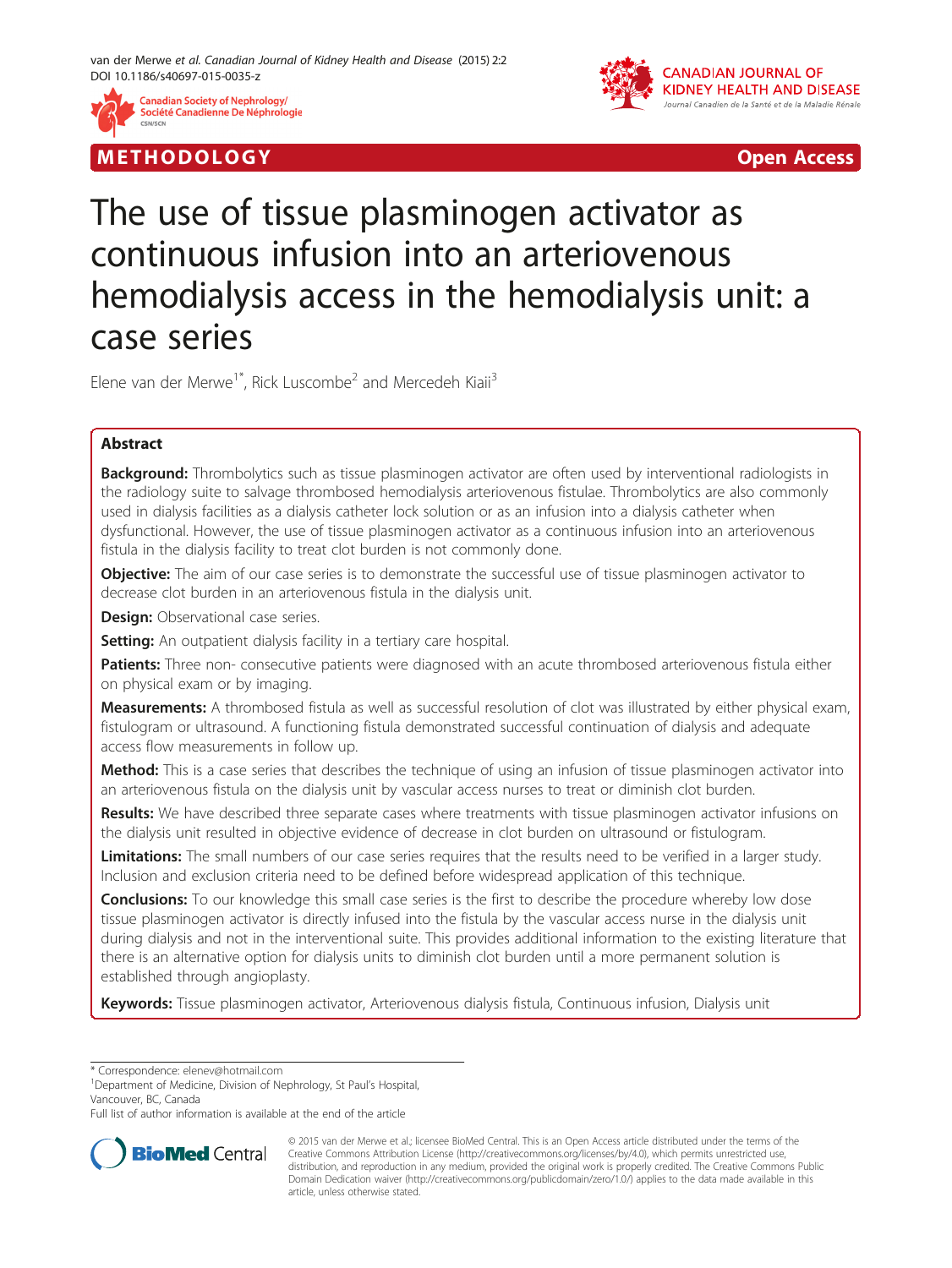# Abrégé

Contexte: Les agents thrombolytiques, dont l'activateur tissulaire du plasminogène, sont fréquemment utilisés en salle de radiologie par les radiologistes interventionnels dans le but de rétablir l'accès des fistules artérioveineuses pour hémodialyse qui sont thrombosées. Les agents thrombolytiques sont aussi souvent utilisés sur les services de dialyse comme solution de verrouillage de cathéter de dialyse, ou en perfusion dans un cathéter de dialyse non perméable. Par contre, l'utilisation d'un activateur tissulaire du plasminogène en perfusion continue dans une fistule artérioveineuse, comme traitement thrombolytique, est inusité sur un service de dialyse.

Obiectif: Le but de notre série de cas est de démontrer qu'il est possible d'utiliser, avec succès, un activateur tissulaire du plasminogène pour réduire la thrombose de la fistule artérioveineuse, sur une unité de dialyse.

Type d'étude: Étude de série de cas axée sur l'observation.

Contexte: Un service de dialyse ambulatoire d'un hôpital de soins tertiaires.

Patients: Trois patients non consécutifs ont reçu un diagnostic de thrombose aiguë de fistule artérioveineuse, lors d'un examen physique ou par imagerie.

Méthode: Cette série de cas fait la description de la méthode utilisée par les infirmières responsables de l'accès vasculaire, sur un service de dialyse, pour perfuser un activateur tissulaire du plasminogène à l'intérieur de la fistule artérioveineuse, dans le but de traiter ou de réduire la thrombose.

Résultats: Nous décrivons trois cas distincts pour lesquels le traitement utilisant des perfusions avec un activateur tissulaire du plasminogène, sur le service de dialyse, a permis de documenter objectivement une diminution de la thrombose lors d'une échographie ou d'une fistulographie.

Limites de l'étude: Le nombre limité de cas observés dans notre série de cas fait en sorte que les résultats doivent être vérifiés lors d'une étude plus vaste. Les critères d'inclusion et d'exclusion doivent être définis avant une plus grande application de cette méthode.

Conclusions: Autant que nous sachions, cette petite série de cas est la première à décrire la procédure dans laquelle de faibles doses d'activateur tissulaire du plasminogène sont perfusées directement dans la fistule par l'infirmière responsable de l'accès vasculaire d'un service de dialyse, et non pas en salle de radiologie interventionnelle. Les données de cette étude viennent s'ajouter à celles de la littérature du domaine stipulant qu'il existe une solution pour réduire la thrombose sur les services mêmes de dialyse, et dans l'attente d'une méthode plus durable par angioplastie.

## What is known before

Thrombolytics infusion into a thrombosed arteriovenous fistula by interventional radiologists in the radiology suite is an established salvage technique.

### What this adds

This is the first description of successful use of a continuous infusion of tissue plasminogen activator into an arteriovenous fistula in the outpatient dialysis setting to decrease clot burden.

## Background

The vascular access (VA) of choice in most hemodialysis (HD) patients is the native arteriovenous fistula followed by the prosthetic arteriovenous access often referred to as the arteriovenous graft.

The most common cause of VA loss is access thrombosis which can result from various causes, the predominant one being outflow vein stenosis. Most hemodialysis programs have implemented various monitoring and interventional

protocols to help maintain the long term patency and function of a dialysis patient's VA.

Various techniques have been explored to salvage arteriovenous fistulae (AVF) and grafts. The first report of the successful use of thrombolysis of a thrombosed arteriovenous hemodialysis fistula was reported in 1985 [[1\]](#page-5-0). Some of the techniques used include pharmacomechanical thrombolysis [[2\]](#page-5-0), mechanical thrombectomy [\[3](#page-5-0)] and recombinant tissue plasminogen activator with the lyse-and-wait technique [\[4,5](#page-5-0)]. Pulse-spray pharmacomechanical thrombolysis (PSPMT) with urokinase has been very popular until it has been withdrawn from the market in the late 1990s [[6,7\]](#page-5-0). Salvage of fistulas is of utmost importance to the longevity of chronic dialysis patients that relies completely on their access site for continuation of treatment.

Reports using thrombolytics such as tissue plasminogen activator (tPA) in AV fistulae describe this procedure being used in a radiology suite [\[8](#page-5-0)-[10\]](#page-5-0) and administered by interventional radiologist usually in doses of greater than 4 mg of tPA.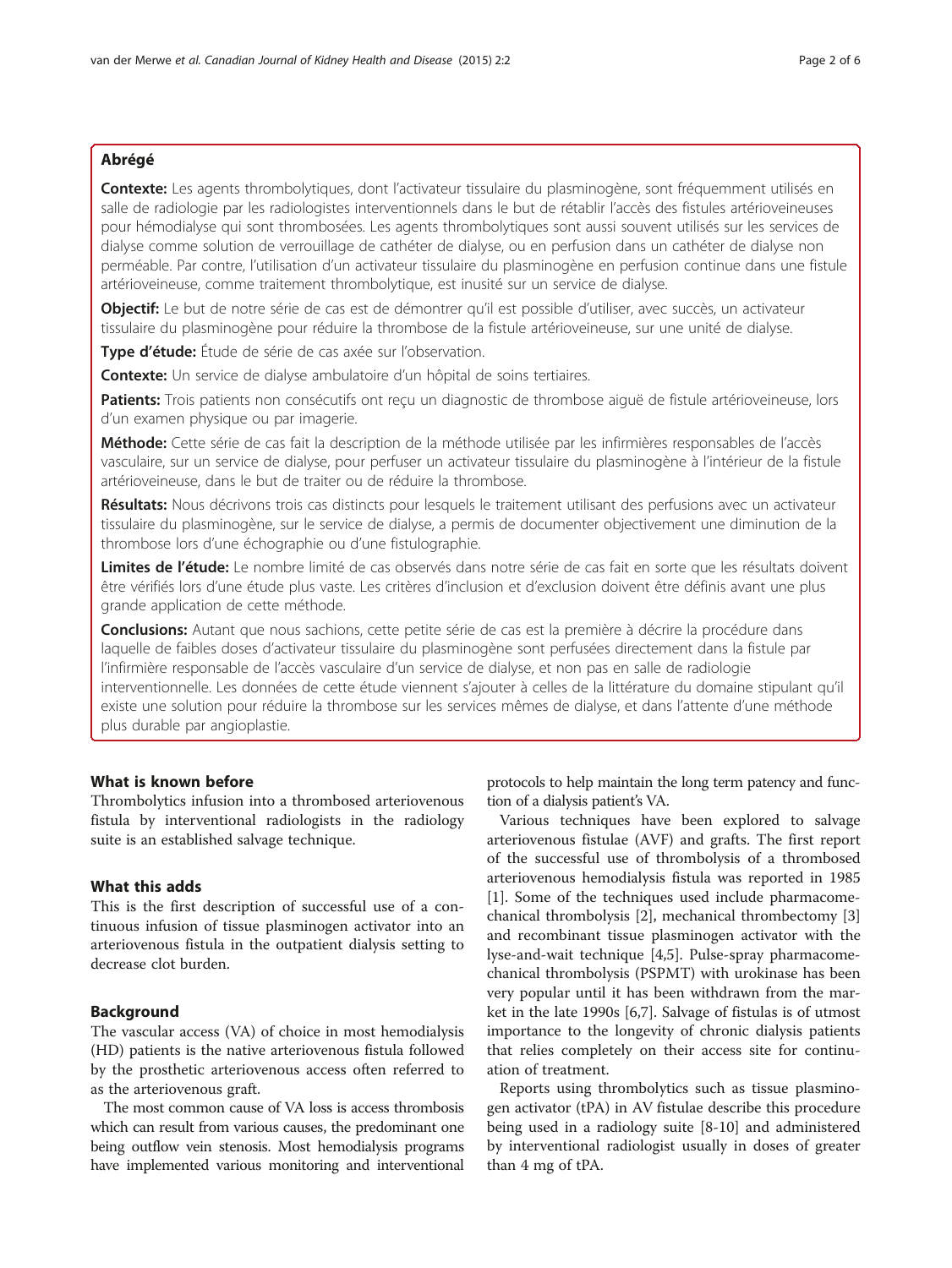Our case study series is unique in that it describes the use of tPA infused directly into HD AVF as continuous infusion during dialysis in an outpatient hemodialysis unit by hemodialysis nurses with clinical expertise in vascular access.

## **Methods**

Three patients were identified by either physical exam or image study to have a thrombosed or partially thrombosed arteriovenous fistula estimated to have happened in the past 48 hours. Patients who had a recent bleeding event (eg. gastrointestinal, intracranial) were excluded. Written consent was obtained from all participants prior to infusion of tPA in the dialysis unit.

Alteplase (tPA) was prepared to a final concentration of 1 mg/ml by withdrawing 2.2 ml of sterile water and injecting the water into a 2 mg vial containing alteplase in a powder form. The reconstituted solution should be used within 8 hours and stored at 3 to 30°.

An ultrasound or fistulogram were reviewed and the location of the clot was identified. If the clot was too close to the anastamosis site (Figure 1), the arterial needle was placed retrograde into the fistula (pointing towards the anastamosis), and the dialysis circuit was put into reverse flow (blood is infused back through the arterial needle and withdrawn from the venous needle).

Similarly, if the clot was between the arterial needle insertion site and the venous needle insertion site (Figure 2), the flow will be reversed again but this time both needles will be placed antegrade, away from the anastomosis.

However, if the clot was beyond the venous needle site in the venous outflow towards to the heart, needles were placed antegrade and the patient was dialyzed in the conventional circuit where blood is withdrawn from the arterial needle and returned via the venous needle. Once the needles were in place, tPA was infused via a Y-connector attached to the dialysis needle. A dose of 2 mg of tPA in 50 ml of normal saline was infused





over 30 minutes if the arterial needle was used as the venous return, to reduce recirculation time. If the venous needle was used as the venous return, tPA was infused over 60 minutes. Once the tPA is infused, the circuit was returned back to conventional mode. The needle size was not altered from the patient's usual needle size used for cannulation of their fistula. The extra-corporeal heparin dose used during dialysis was not changed. We defined the tPA infusion procedure as being successful based on changes in the physical assessment of the AVF (softness, presence of bruit and thrill) and on resolution of clot burden assessed by either ultrasound, fistulogram or absence of clot aspiration on needling the fistula.

### Case series

St Paul's Hospital is a tertiary care facility that services the needs of approximately 225 outpatient hemodialysis patients. A dedicated group of individuals manage the vascular access requirements of the dialysis patients at St Paul's hospital. This Vascular Access team includes a nephrologist and two vascular access nurses. The vascular access nurses have been trained to use ultrasound in combination with physical evaluation to assess fistula patency. Interventional procedures are performed by a group of interventional radiologists and vascular surgeons. Three non-consecutive patients were identified with thrombosis of their AV access sites.

## Case 1

A 66 year old man presented to our outpatient hemodialysis unit with a thrombosed left radio-cephalic AVF. A month prior he had an access flow of 1190 ml/min. He underwent an urgent fistulogram (Figure [3a](#page-3-0)) that demonstrated a completely occluded fistula. An angioplasty was performed. Partial recovery of flow was achieved but heavy residual clot burden was seen (Figure [3b](#page-3-0)). Once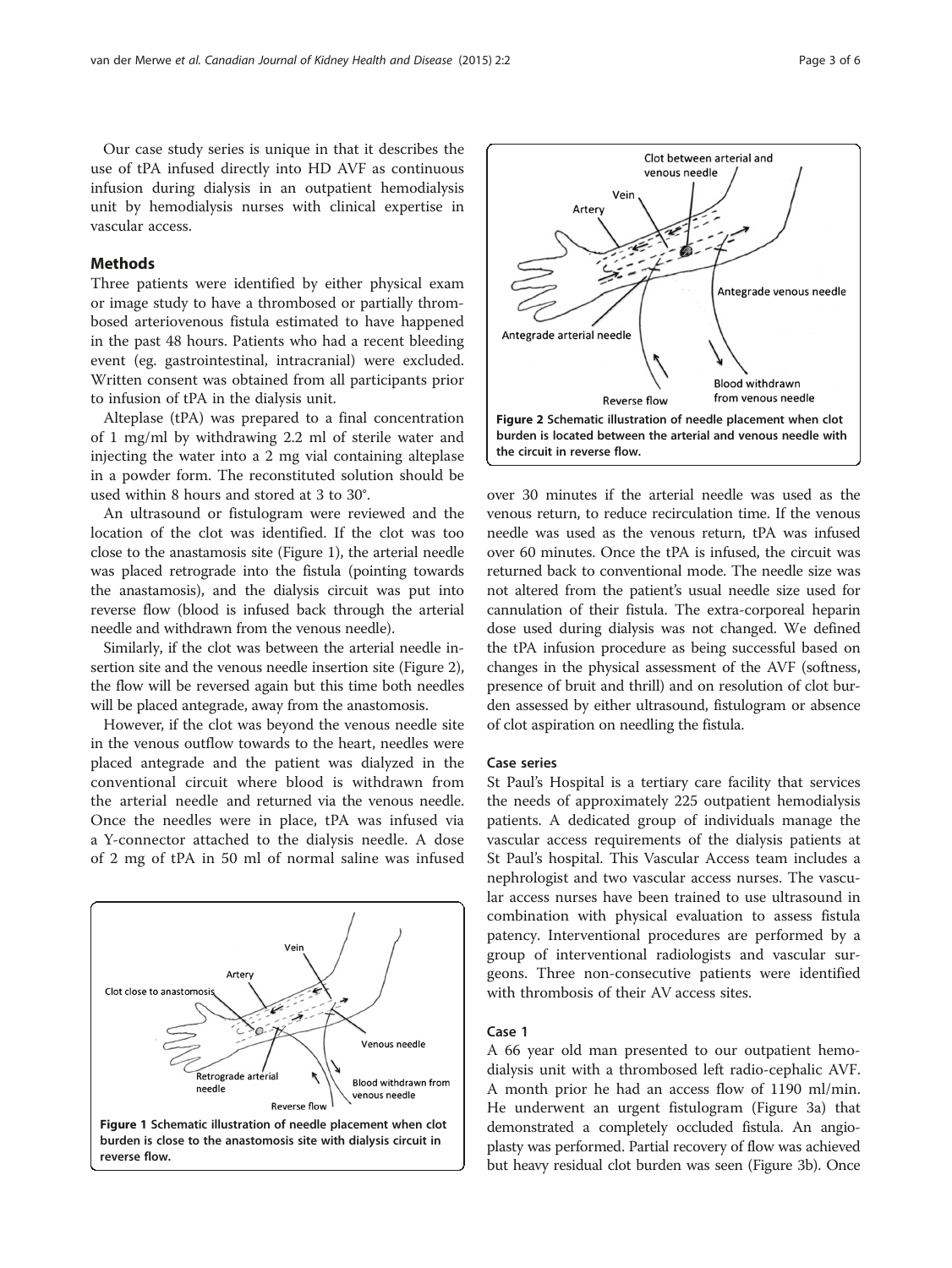<span id="page-3-0"></span>

back in the hemodialysis unit, the fistula was cannulated and tPA was infused as per protocol. Following the tPA infusion the patient was dialyzed successfully. A fistulogram one week later demonstrated no clot but there was evidence of residual stenosis still present (Figure 3c). This was successfully treated with repeat angioplasty. Access flow evaluation a month after angioplasty was 1420 ml/min. He was on ASA 81 mg once daily during this time period. He has since passed away from a malignancy related complication.

## Case 2

A 66 year female due for her regular dialysis, was found to have no thrill on careful physical examination of her left radio-cephalic AVF and dark clotted blood was aspirated on cannulation. Her access flow was adequate a month prior to presentation at 1020 ml/min. She underwent an urgent fistulogram and angioplasty but the procedure was deemed unsuccessful since adequate flow was not established and there was evidence of large residual clot burden (Figure 4a).

She returned the following day for insertion of a dialysis catheter. On clinical assessment of the fistula, a faint thrill was present. It was felt she could have a salvageable fistula and likely had vessel spasm post angioplasty, which can make it difficult to judge the viability of fistulae immediately post procedure. An ultrasound (Figure 4b) showed a large clot in the venous aneurysm. She had tPA infused as per our protocol on three consecutive days. Significant reduction of clot burden was demonstrated a week later with a repeat fistulogram (Figure 4c). The fistula was needled and successful dialysis followed. No clot



Figure 4 Fistulogram and ultrasound images of radio-cephalic fistula. a: Fistulogram after attempted angioplasty and before tPA infusion. Clot is seen in the venous aneurysm. **b**: Ultrasound demonstrates a persistent large clot in the venous aneurysm. c: Fistulogram of venous aneurysm one week after tPA infusion, demonstrating significant decrease in clot burden.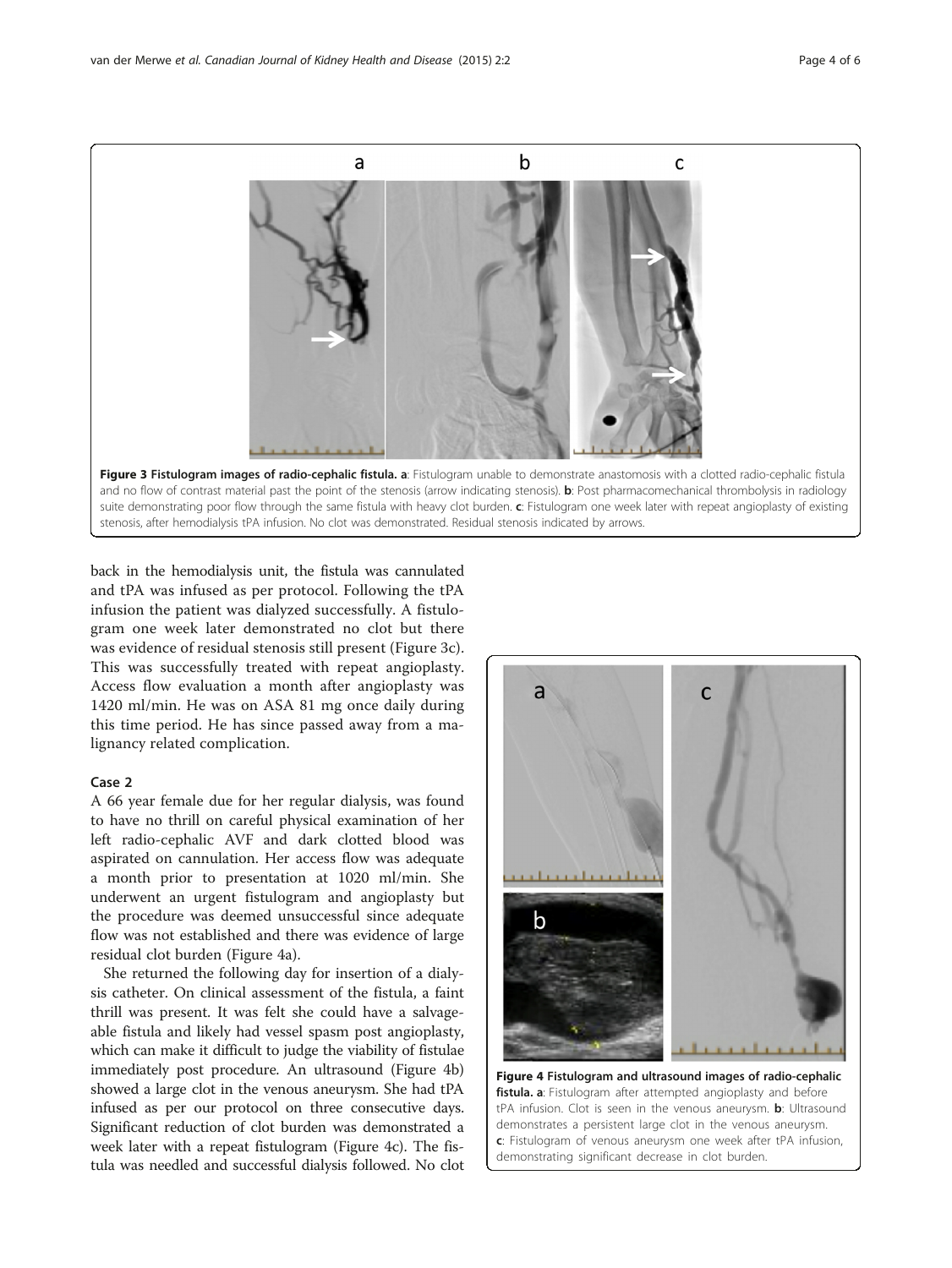burden was demonstrated on repeat ultrasound in vascular access clinic. A follow up access flow measurement a month later was 940 ml/min. She has not required any further interventions to date. She was not on any oral anticoagulants.

#### Case 3

A 73 year old female from our Kidney Care Clinic, (predialysis, CKD stage 5), with a mature brachiocephalic AVF was assessed at 6 months post fistula creation. On physical examination of her AVF, she was found to have changes on palpation and auscultation of her AVF suggestive of a venous outflow stenosis. A fistulogram confirmed a venous outflow stenosis. Successful angioplasty of the stenosis followed. A few months later she complained of persistent pain at the fistula site. Physical exam demonstrated a hard marble like structure within the AVF. Dialysis was attempted unsuccessfully. A repeat fistulogram indicated persistent stenosis mid-humerus (Figure 5a) and was treated with angioplasty. A follow up ultrasound a week later showed residual clot (Figure 5b). She underwent four tPA infusions in the dialysis unit, on four separate days. Decrease of clot burden was evident on a repeat ultrasound (Figure 5c). On physical assessment, the marble like structure was absent and persistent pain resolved. Successful dialysis treatments were initiated. First access flow was 970 ml/min after initiation of dialysis. She underwent a repeat angioplasty for a stenosis 2 months later.

#### Results

Three patients were identified to have a thrombosed or partially thrombosed AVF (2 females and 1 male). Two were brachio-cepahlic and one was a radio-cephalic

fistula. All three patients demonstrated decreased clot burden after tPA infusions evidenced by fistulogram, clinical exam or ultrasound. Two of the three patients required repeat fistulogram and angioplasty after resolution of thrombosis following TPA infusions. All three patient resume successful dialysis after TPA. Adequate access flows of 1420, 940 and 970 ml/min for patient 1, 2 and 3 respectively were demonstrated in follow up. No obvious clinical complications were experienced during tPA infusions on the dialysis unit in any of the cases. There was no change in hemoglobin pre and post procedure in any of the patients. Bleeding times did not change in any of the 3 patients at the end of dialysis.

## **Discussion**

It is not unusual for dialysis nurses to aspirate clot from aneurysmal or dysfunctional AVF on cannulation. Clots in the AVF can form as a result of turbulent blood flow in aneurysmal areas of the AVF or due to trauma from previous needling. It is also possible to have residual clot in a fistula post procedure, such as angioplasty. Three patients were identified of having residual clot burden either by physical examination or demonstration by ultrasound. There is currently no guidelines or protocols in place for dialysis nurses to address this issue. The concern is that residual clot burden may lead to complete thrombosis of the arteriovenous access or result in distal embolization of the clot.

To our knowledge this small case series is the first to describe the procedure whereby low dose tPA is directly infused into the AVF by the vascular access nurse in the dialysis unit during dialysis and not in the interventional suite. This provides additional information to the existing literature that there is an alternative option for dialysis